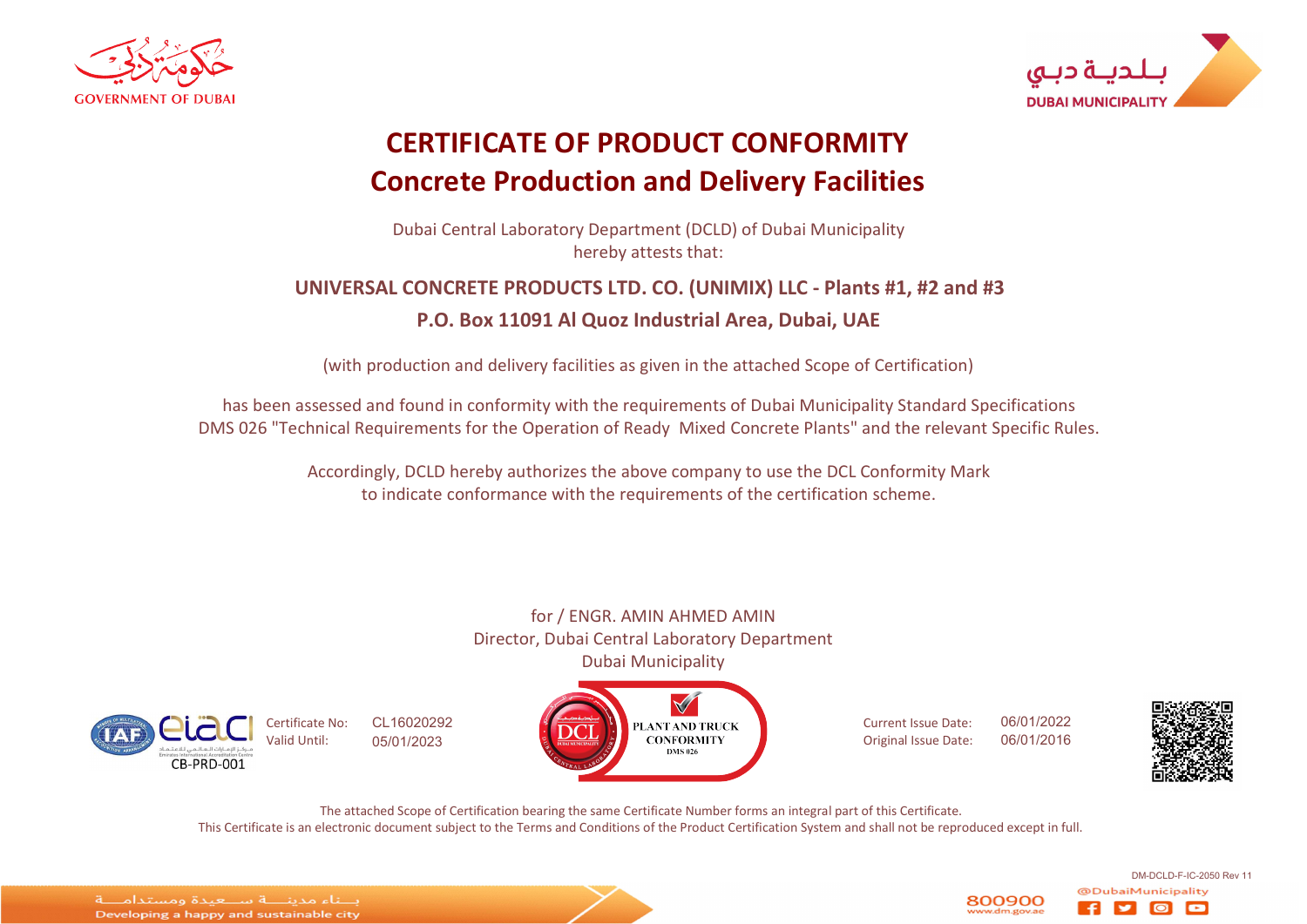



## DUBAI CENTRAL LABORATORY DEPARTMENT

CONCRETE PRODUCTION AND DELIVERY CERTIFICATION SCHEME

## **SCOPE OF CERTIFICATION FOR CERTIFICATE NO. CL16020292**

| <b>Certificate Issued To:</b>             | Universal Concrete Products Ltd. Co. (Unimix) LLC - Plant #1,<br>$\#2$ and $\#3$<br>P. O. Box: 11091, Al Quoz Industrial Area, Dubai, UAE                                                                                                                                         |
|-------------------------------------------|-----------------------------------------------------------------------------------------------------------------------------------------------------------------------------------------------------------------------------------------------------------------------------------|
| <b>Applicable Standard Specification:</b> | DMS 026 - Technical Requirements for the Operation of Ready<br><b>Mix Concrete Plants</b>                                                                                                                                                                                         |
| <b>Applicable Specific Rules:</b>         | DM-DCLD-RD-DP21-2177 (IC) - Specific Rules for Certification<br>of Ready-Mixed Concrete Plants in Accordance with<br>Administrative Decision (316) 2012 and DMS 026.<br>DM-DCLD-RD-DP21-2086 (IC) - Factory Production Control<br>System for Ready-Mixed Concrete Plants and CBUs |

**SCOPE:** This Certificate indicates that the plant implements a quality management system and has the appropriate production and delivery facilities (as mentioned below) capable of producing concrete according to the required specifications. Conformance of the final product with the agreed concrete specifications shall be verified according to the usual inspection methods and as agreed between the plant and its customer.

## **CERTIFIED BATCHING PLANTS**

As required by the certification scheme, the plants listed below are central mixing with automatic batching of concrete components including cementitious materials, aggregates, water and admixtures:

| S/N            | <b>Plant Identification</b> | <b>Plant Details</b>               |  |
|----------------|-----------------------------|------------------------------------|--|
|                |                             | Manufacturer: ARBAU                |  |
|                | Readymix Concrete           | Control System: SIMMA Electronic   |  |
|                | Batching Plant #1           | Serial No.: SI2017004 - V: 4.2.0   |  |
|                |                             | Asset No.: Plant No. 1             |  |
|                |                             | Manufacturer: LIEBHERR Germany     |  |
| $\overline{2}$ | Readymix Concrete           | Control System: SIMMA Electronic   |  |
|                | Batching Plant #2           | Serial No.: SI2017005 - V: 4.2.0   |  |
|                |                             | Asset No.: Plant No. 2             |  |
|                |                             | Manufacturer: LINTEC Germany       |  |
| 3              | Readymix Concrete           | Control System: SIMMA Electronic   |  |
|                | Batching Plant #3           | Serial No.: SI2017006 - V: 4.2.0   |  |
|                |                             | Asset No.: Plant No. 3 - Mixer A/B |  |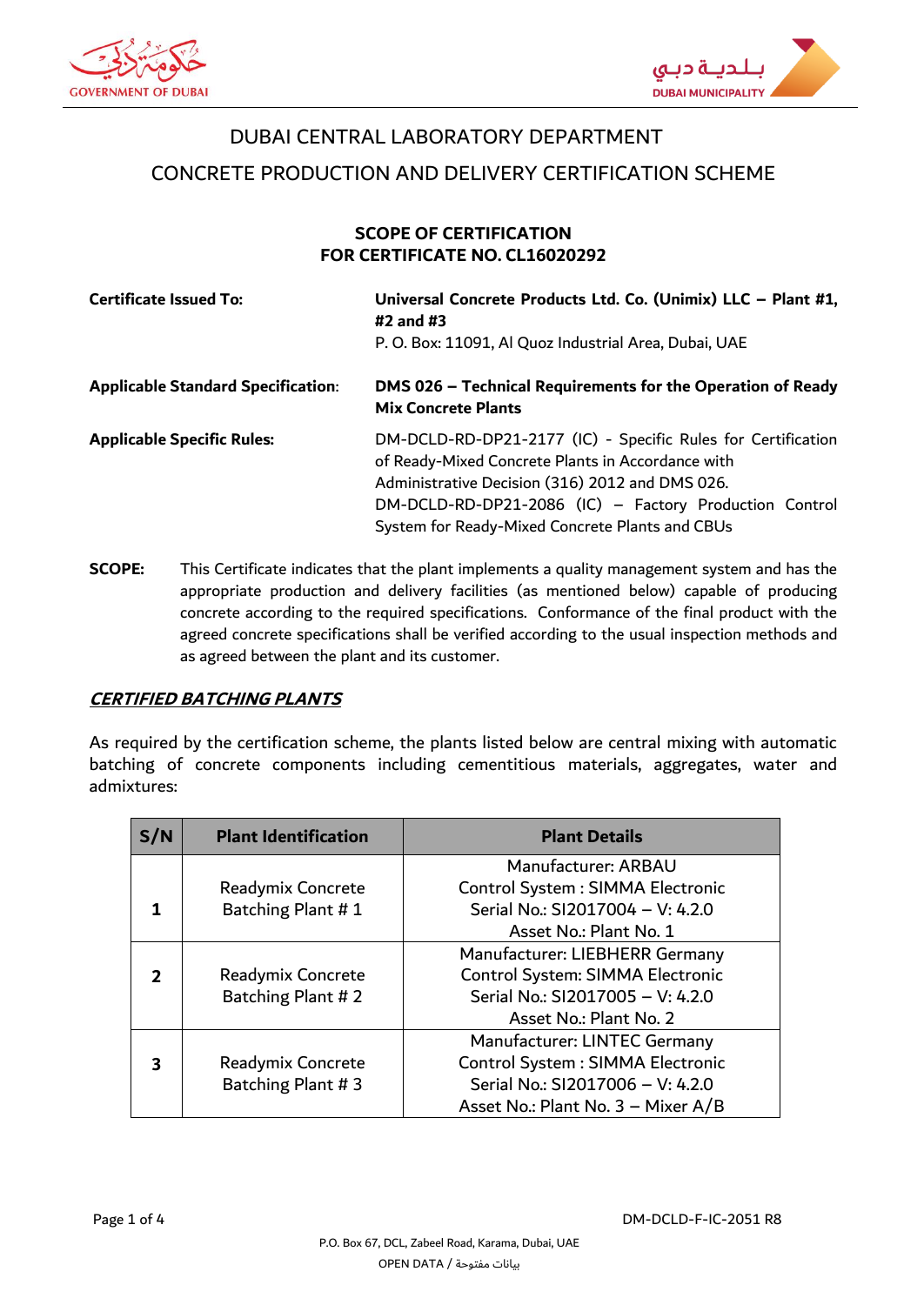



## **CERTIFIED CONCRETE TRUCKS**

| <b>SERIAL</b>  | <b>Transit Mix Truck No.</b> | Plate No. | <b>Drum manufacturer</b> |
|----------------|------------------------------|-----------|--------------------------|
| $\mathbf{1}$   | 33                           | U 40732   | <b>SCHWING</b>           |
| $\overline{2}$ | 34                           | U 40733   | <b>SCHWING</b>           |
| 3              | 35                           | U 40734   | <b>SCHWING</b>           |
| 4              | 37                           | U 40736   | <b>SCHWING</b>           |
| 5              | 38                           | U 40737   | <b>SCHWING</b>           |
| 6              | 39                           | U 40738   | <b>SCHWING</b>           |
| $\overline{7}$ | 40                           | U 40739   | <b>SCHWING</b>           |
| 8              | 41                           | U 40741   | <b>SCHWING</b>           |
| 9              | 42                           | U 40742   | <b>SCHWING</b>           |
| 10             | 43                           | U 40743   | <b>SCHWING</b>           |
| 11             | 46                           | U 40746   | <b>SCHWING</b>           |
| 12             | 47                           | U 40747   | <b>SCHWING</b>           |
| 13             | 48                           | U 40748   | <b>SCHWING</b>           |
| 14             | 49                           | U 40749   | <b>SCHWING</b>           |
| 15             | 50                           | U 40750   | <b>SCHWING</b>           |
| 16             | 52                           | U 40753   | <b>SCHWING</b>           |
| 17             | 53                           | U 40754   | <b>SCHWING</b>           |
| 18             | 54                           | U 40755   | <b>SCHWING</b>           |
| 19             | 55                           | U 37964   | <b>SCHWING</b>           |
| 20             | 56                           | U 37972   | <b>SCHWING</b>           |
| 21             | 352                          | H 55864   | <b>LIEBHERR</b>          |
| 22             | 353                          | R 32917   | <b>LIEBHERR</b>          |
| 23             | 355                          | F 23981   | LIEBHERR                 |
| 24             | 356                          | F86384    | <b>LIEBHERR</b>          |
| 25             | 358                          | H 52595   | <b>LIEBHERR</b>          |
| 26             | 359                          | K49003    | <b>LIEBHERR</b>          |
| 27             | 360                          | E93811    | <b>LIEBHERR</b>          |
| 28             | 361                          | D 17130   | <b>LIEBHERR</b>          |
| 29             | 362                          | N 14431   | <b>LIEBHERR</b>          |
| 30             | 363                          | N 50980   | <b>LIEBHERR</b>          |
| 31             | 364                          | N 13502   | <b>LIEBHERR</b>          |

Page 2 of 4 DM-DCLD-F-IC-2051 R8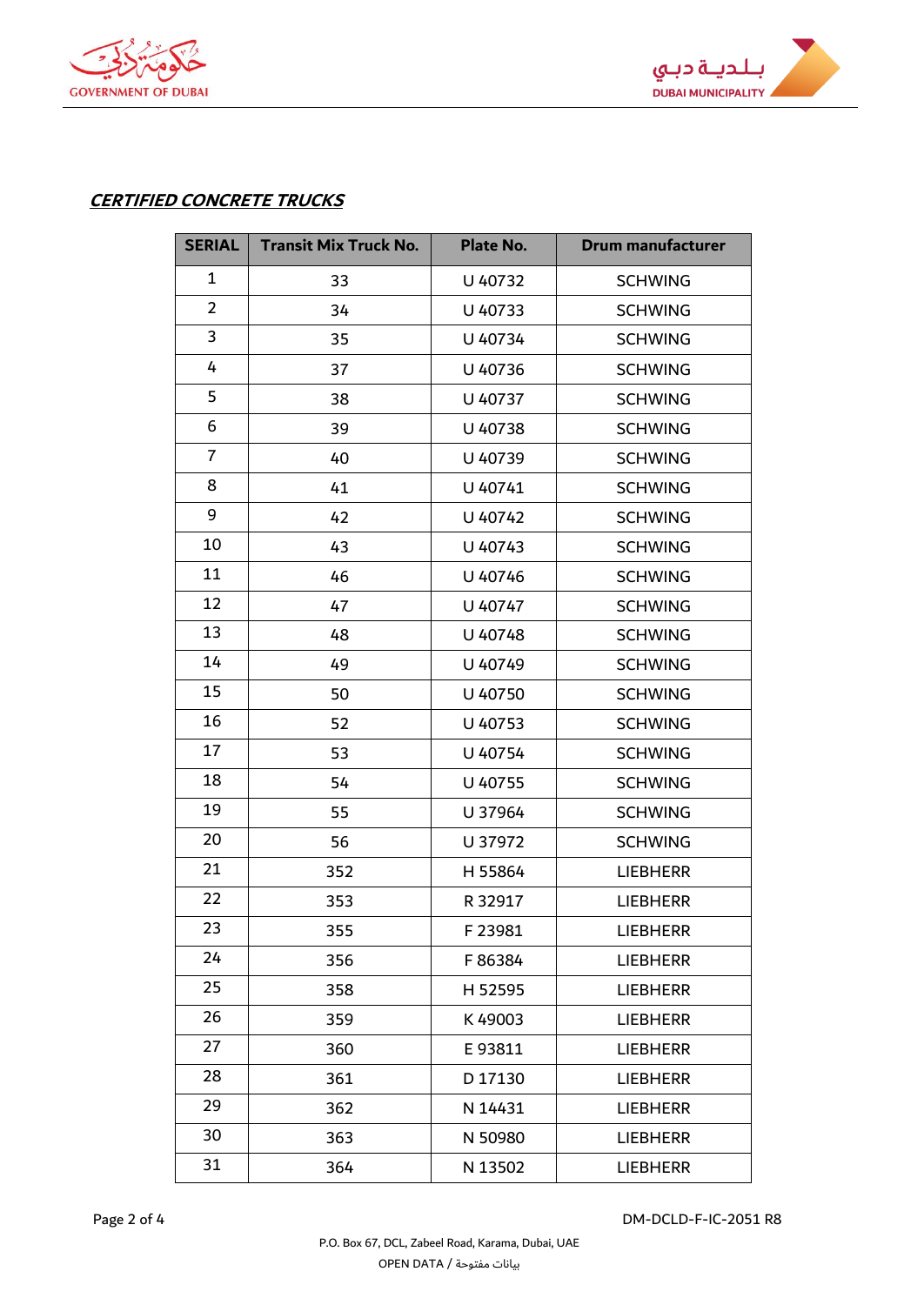



| <b>DUBAI</b> |     |         | <b>DUBAI MUNICIPALIT</b> |
|--------------|-----|---------|--------------------------|
| 32           | 365 | N 81783 | <b>LIEBHERR</b>          |
| 33           | 366 | T 26513 | <b>LIEBHERR</b>          |
| 34           | 367 | T 24043 | <b>LIEBHERR</b>          |
| 35           | 368 | T 24314 | <b>LIEBHERR</b>          |
| 36           | 369 | T 24311 | <b>LIEBHERR</b>          |
| 37           | 370 | N 87423 | <b>LIEBHERR</b>          |
| 38           | 371 | N 75465 | <b>LIEBHERR</b>          |
| 39           | 374 | N 41546 | <b>LIEBHERR</b>          |
| 40           | 377 | T 24313 | <b>LIEBHERR</b>          |
| 41           | 378 | N 75338 | <b>LIEBHERR</b>          |
| 42           | 380 | T 26594 | <b>LIEBHERR</b>          |
| 43           | 381 | N 61283 | <b>LIEBHERR</b>          |
| 44           | 400 | U 82117 | <b>LIEBHERR</b>          |
| 45           | 401 | U 82096 | <b>LIEBHERR</b>          |
| 46           | 402 | U 82098 | <b>LIEBHERR</b>          |
| 47           | 403 | U 82099 | <b>LIEBHERR</b>          |
| 48           | 404 | U 82113 | <b>LIEBHERR</b>          |
| 49           | 405 | U 82114 | <b>LIEBHERR</b>          |
| 50           | 408 | U 82118 | <b>LIEBHERR</b>          |
| 51           | 409 | U 82106 | <b>LIEBHERR</b>          |
| 52           | 411 | U 82108 | <b>LIEBHERR</b>          |
| 53           | 412 | U 82109 | <b>LIEBHERR</b>          |
| 54           | 413 | U 82110 | LIEBHERR                 |
| 55           | 414 | U 82105 | <b>LIEBHERR</b>          |
| 56           | 415 | U 82104 | <b>LIEBHERR</b>          |
| 57           | 417 | U 82101 | <b>LIEBHERR</b>          |
| 58           | 418 | U 82097 | <b>LIEBHERR</b>          |
| 59           | 419 | U 82103 | <b>LIEBHERR</b>          |
| 60           | 32  | U 40729 | <b>SCHWING</b>           |
| 61           | 44  | U 40744 | <b>SCHWING</b>           |
| 62           | 45  | U 40745 | <b>SCHWING</b>           |
| 63           | 354 | R 32918 | <b>LIEBHERR</b>          |
| 64           | 51  | U 40751 | <b>SCHWING</b>           |
| 65           | 357 | N 78754 | <b>LIEBHERR</b>          |
| 66           | 372 | T 28462 | <b>LIEBHERR</b>          |
| 67           | 373 | N 17107 | <b>LIEBHERR</b>          |
| 68           | 375 | N 12891 | <b>LIEBHERR</b>          |

Page 3 of 4 DM-DCLD-F-IC-2051 R8